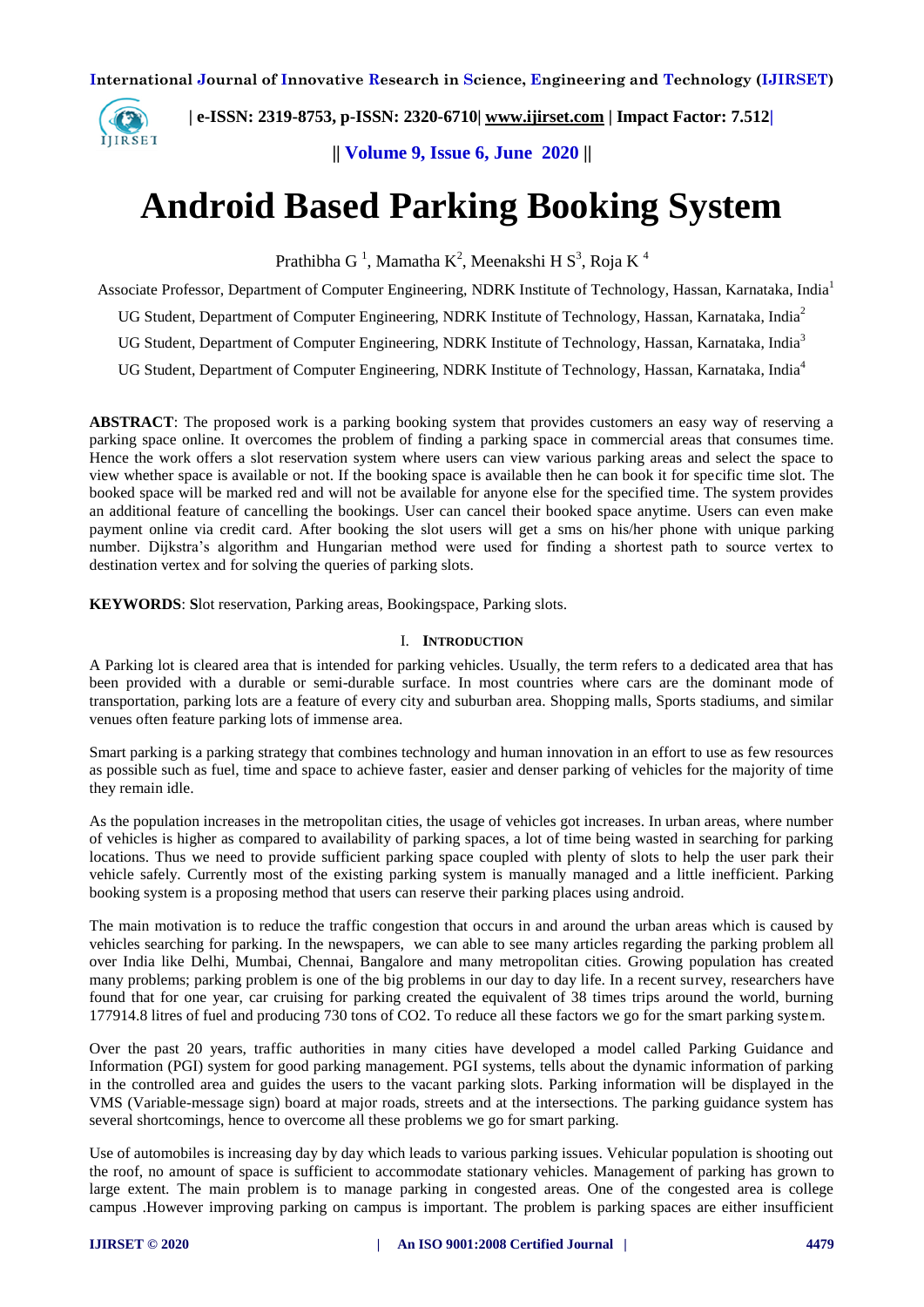

### **| e-ISSN: 2319-8753, p-ISSN: 2320-6710| [www.ijirset.com](http://www.ijirset.com/) | Impact Factor: 7.512|**

## **|| Volume 9, Issue 6, June 2020 ||**

according to the demands of students or these spaces are poorly allocated. Colleges have to try almost every possible way to deal with problem of campus parking. Parking on campus needs improvement. Users entering the university are allowed to have a car on campus. With every new freshmen entering parking possess a problem in campus. Problems in parking campus results in users inconvenience, which results in frustration.

#### II. **RELATED WORK**

Smart parking system to solve the problem of unnecessary time consumption in finding parking spot in commercial car park areas. A parking reservation system is developed in such a way that users book their parking spots through short message services (SMS)[1]. As the numbers of vehicles on the road are increasing day by day parking problems are bound to exist. Problems which arise due to insufficient parking space are traffic congestion, driver frustration and air pollution. The price for expanding parking area is extremely high. So that modifyoriginal WSN and use of RFID and Zigbee technology and its result are obtained when it is applied to parking garages[2][5].Online vehicle parking reservation system (VOPBS) that is designed to make it easier for people to book parking spaces online. Our online reservation system to reserve parking spaces in the immediate parking, additional services and home purchase will increase your website by enabling customers to pay or go online. As they need, and to set the period of availability can add many types of vehicle seats as VOPBS administrator[3]. During the early stages of such research, a number of parking models were built to understand and replicate parking choice behavior, such as CLAMP, PARKSIM, PARKAGENT, multilayer, and others. In most of these models, competitive alternatives are reasonably well known in advance to the decision maker (driver)[4][6].

#### III. **METHODOLOGY**

Slot reservation is a easy way of reserving a slot for vehicle of the users to park safely which is also save the time of the user in searching of an empty slot for parking of their vehicle. There is a wastage of time in searching the empty slot in the large parking area near by the user current location to avoid this we implement an app by using android application in such a way that admin as the previlage to add the new parking areas in the city and add number of slot for users parking vehicle in that parking area and user as the previlage to select the parking slot in particular parking area in any city for particular time period.

#### IV.**EXPERIMENTAL RESULTS**

Figure.1 shows the Admin side functionalities like (a) shows the Home Page. (b) it shows the Admin login page. (c) it shows Adding New Parking Place. (d) it shows the create the slot by the Admin.

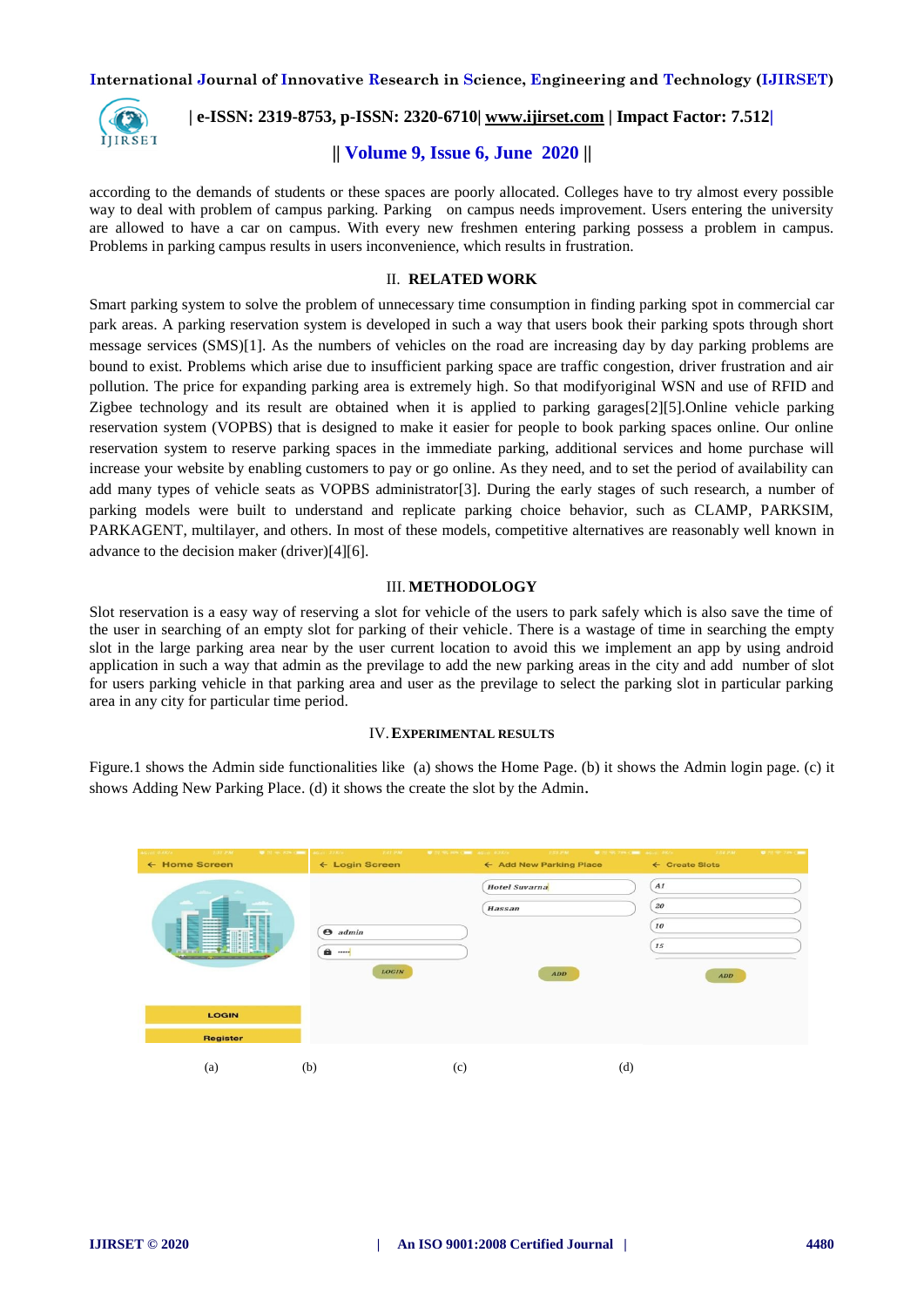

# **| e-ISSN: 2319-8753, p-ISSN: 2320-6710| [www.ijirset.com](http://www.ijirset.com/) | Impact Factor: 7.512|**

# **|| Volume 9, Issue 6, June 2020 ||**

Figure.2 shows the user side functionalities (a) shows the admin/user login page. (b) it shows the Registration Page. (c) itshowsthe Parking Locationsin this page user can view the location, book the slots for particular time period and get the notification after user booked the slot.

| ← Home Screen                                                                                                                    | $\leftarrow$ Sign up                                                                            | $\equiv$ Locations<br>⋒                                                                                                                                                                                                                                                                                                                                                      | ← Book Your Slot                                                                                                                                     |
|----------------------------------------------------------------------------------------------------------------------------------|-------------------------------------------------------------------------------------------------|------------------------------------------------------------------------------------------------------------------------------------------------------------------------------------------------------------------------------------------------------------------------------------------------------------------------------------------------------------------------------|------------------------------------------------------------------------------------------------------------------------------------------------------|
|                                                                                                                                  | Roja<br>Ms.<br>٠<br>$\boldsymbol{k}$<br>rojagowda@gmail.com<br><br><br>9606543050<br>1998-03-16 | Location Name: Ashoka Hotel<br>Place: Bangalore<br>Location Name: Hotel Paradise<br>Place: Bangalore<br>Location Name: Maharaja<br>Place: mysore<br><b>Location Name:</b><br>Place: Hassan                                                                                                                                                                                   | 2020-05-20<br>14:01:10 PM<br>Please Click on The Date to change<br>A1<br>Available<br><b>Booked</b>                                                  |
| LOGIN                                                                                                                            |                                                                                                 | <b>Location Name:</b>                                                                                                                                                                                                                                                                                                                                                        | 14:00 Please Select Any One Slot                                                                                                                     |
| <b>Register</b>                                                                                                                  | <b>REGISTER</b>                                                                                 | Place:<br>Longham More                                                                                                                                                                                                                                                                                                                                                       | <b>BOOK SLOT</b>                                                                                                                                     |
| (a)                                                                                                                              | (b)                                                                                             | (c)                                                                                                                                                                                                                                                                                                                                                                          | (d)                                                                                                                                                  |
| <b>1:54 PM</b><br><b>4Gill OK/s</b><br>$\bullet$ 70 $\in$ 78% (                                                                  |                                                                                                 |                                                                                                                                                                                                                                                                                                                                                                              | 2:01 PM Wed 5/20/20                                                                                                                                  |
| ← Book Your Slot                                                                                                                 | ← Vehicle Details                                                                               | $\leftarrow$ Notifications                                                                                                                                                                                                                                                                                                                                                   | airtel<br><b>Notifications</b><br><b>Block</b>                                                                                                       |
| select time<br>13.54<br>12<br>11<br>10<br>23<br>22<br>21<br>$\mathcal{R}$<br><b>CANCEL</b><br>O <sub>K</sub><br><b>BOOK SLOT</b> | Please Select Your Vehicle<br>Two Wheeler<br>Selected<br>Vehicle:<br>KA-13 ED 3034              | Title: Booking Confirmed<br><b>Body Content:</b><br>Your Slot A1 is Booked From 2020-05-20<br>13:54 to 2020-05-20 13:20.<br>Notification Time: 2020-May-20<br>08:37:06<br>Title: Booking Confirmed<br><b>Body Content:</b><br>Your Slot A1 is Booked From 2020-05-14<br>11:57 to 2020-05-14 12:30.<br>Notification Time: 2020-May-14<br>06:38:19<br>Title: Booking Confirmed | <b>Parking Slot Booking</b><br><b>Booking Confirmed</b> 1:58 PM<br>Your Slot A1 is Booked From 2020-05-20 13:54<br>to 2020-05-20 13:20.<br>$1:58$ PM |
|                                                                                                                                  | <b>view Details</b>                                                                             | <b>Body Content:</b>                                                                                                                                                                                                                                                                                                                                                         |                                                                                                                                                      |
|                                                                                                                                  |                                                                                                 | Your Slot A3 is Booked From 2020-05-09<br>18:32 to 2020-05-09 18:03.<br>Motification Time: 2020 May 00                                                                                                                                                                                                                                                                       | Today: 0.0 B This month: 1.1 MB<br>Network speed details >                                                                                           |
| (e)                                                                                                                              | (f)                                                                                             | (g)                                                                                                                                                                                                                                                                                                                                                                          | (h)                                                                                                                                                  |

#### VI. **CONCLUSION**

The difficulty of searching available parking slots will be eliminated by reserving slots in the proposed system. Users can get to know about parking areas for particular locations. It saves user time in finding the parking space available in a parking area. The benefits of smart parking go well beyond avoiding time wasting. Enables cities to develop fully integrated multimodal intelligent transportation systems with great security and efficiency. Developing smart parking solutions within a city solves the vandalism and population problem and fuel saving.

#### **REFERENCES**

[1] Noor HazrinHanyMoham adHanif, Mohd Hafiz Badiozaman,Hanita Daud - "Smart parking reservation system using short message services (SMS)", 2009

[2] Manjusha Patil, Vasant N. Bhonge - "Wireless Sensor Network and Radio Frequency Identification (RFID) for Smart Parking System", 2013

[3] Ms. Sneha Choudhari, Ms. Pratiksha Wasnik,Ms. Shraddha Chopde - "Research on "Online Parking Booking System"", 2017

[4] Yanfeng Geng, Christos G. Cassandras - "New "Smart Parking" System Based on Resource Allocation and Reservations", 2012